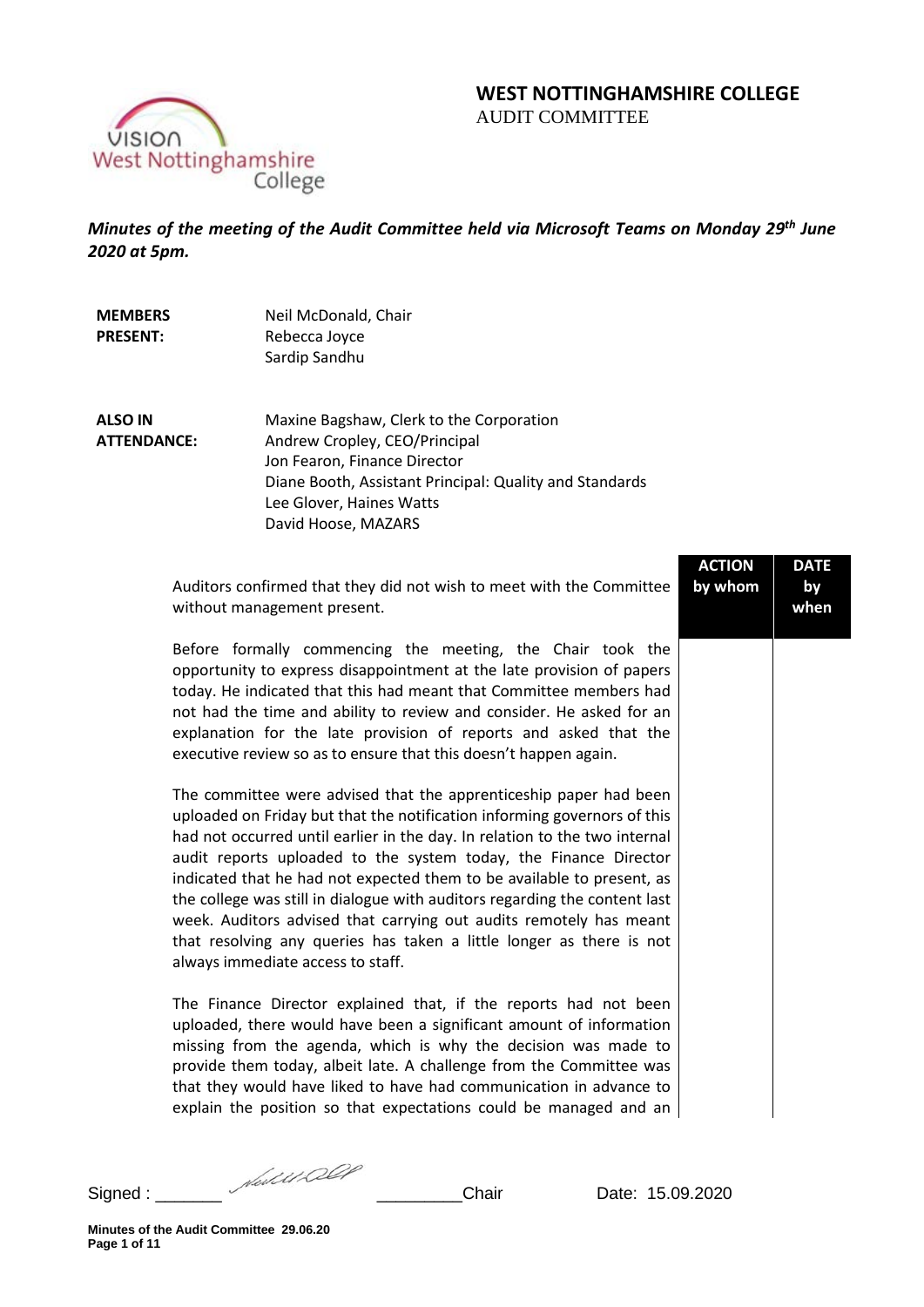agreed position reached.

## **1 DECLARATION OF INTERESTS ON ANY ITEM ON THE AGENDA**

The Chair reminded everyone present to declare any interests that they may have on agenda items to be discussed. No interests were noted save for standing declarations.

## **2 APOLOGIES FOR ABSENCE**

No apologies for absence were received. Clive Pitt was absent without apologies.

### **3 MINUTES OF THE MEETING HELD ON 21ST APRIL 2020**

The minutes were reviewed and it was agreed that they were an accurate record of discussions.

AGREED: to approve the minutes of the meeting held on  $21<sup>st</sup>$  April 2020.

There were no matters arising.

## **4 ACTION PROGRESS REPORT**

The Committee considered the updates provided and it was noted that:

- Line  $10$  the scope of the employer engagement/CRM audit has not yet been finalised, therefore provision of this scope to the Audit Committee, and the audit itself, is still outstanding.
- Line 5 the audit work to be undertaken in the period July to November will be the outstanding activity required on the 19/20 plan, rather than being able to get ahead in terms of the 20/21 fieldwork.

## **5 APPRENTICESHIPS – 20% OFF THE JOB/REVIEWS – LATEST POSITION**

Diane Booth, the Assistant Principal: Quality and Standards, introduced this item and drew the Committee's attention to table 1, which shows the percentage of learners that have not had a review for three months or more and the average off the job training for all continuing apprentices, including those past their expected end date.

She indicated that, for those apprentices who are past their end date, the college wouldn't necessarily expect a review; however, there would be the expectation that assessors were pushing to complete. In terms of the statistics, the Committee were advised:

- 34% of learners have not had a review for three months or more, which is an improvement of 1% since period 8.
- Off the job training currently shows an average of 18%, which is

Signed : \_\_\_\_\_\_\_ \_\_\_\_\_\_\_\_\_Chair Date: 15.09.2020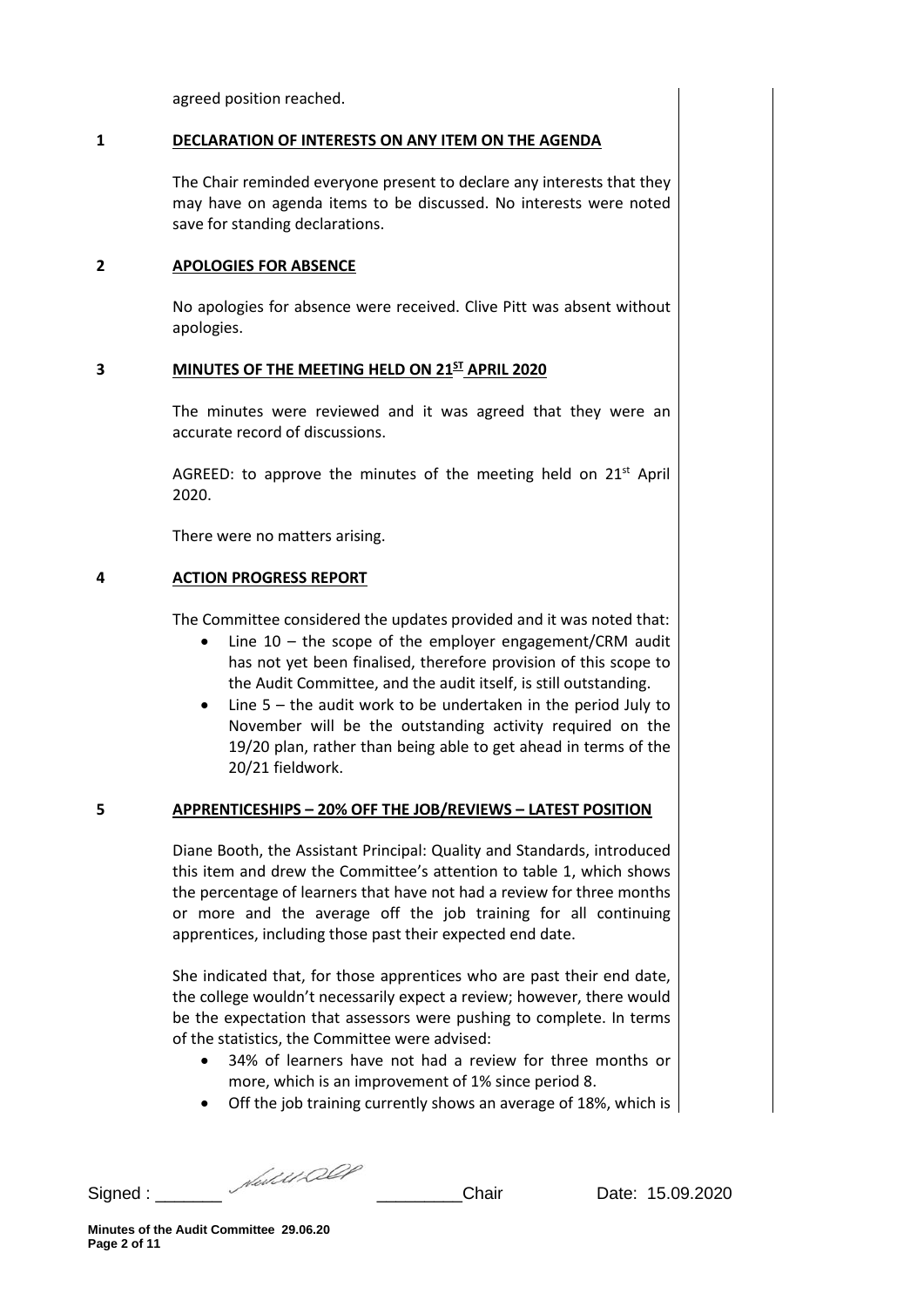the same as at period 8 (it is expected to be at 20%). She advised that there were a number of reasons contributing to this: the first is a lack of monitoring and the second relates to some apprentices failing to 'tick' a required box on the OneFile system (equivalent to a signature). She confirmed that there is a need to improve the use and functionality within OneFile.

The Committee's attention was then drawn to table 2, which shows the percentage of learners who have not had a review for three months or more and average off the job training for continuing apprentices in funding. Table 3 shows the percentage of learners who have not had a review for three months or more and the average off the job training for apprentices that are past their expected end date and no longer in funding. Table 4 shows the average off the job training for apprentices that are in the gateway and have completed their learning – there are four apprentices that have not met the 20% off the job requirement due to poor monitoring. Table 5 shows the average off the job training for apprentices that are within 90 days of their expected end date.

She advised that, in some instances, reviews have taken place but, because the apprentice has not ticked to confirm this, they are not showing in the OneFile form as complete. This has been raised at the OneFile meeting and apprentice managers are addressing this with specialists at one-to-ones and team meetings. Furthermore, an announcement has been put on OneFile to remind apprentices to tick to confirm reviews; a reminder has been inserted on the review for learners to sign; and apprenticeship managers are working with specialists to get apprentices to adjust the settings in their OneFile account to receive emails so that specialists can email learners when they have not signed the review. She confirmed that the OneFile task group was working to ensure training is provided as needed and a better explanation given to staff regarding the impact and consequences of compliance. She acknowledged that there needed to be improved use of the system.

A challenge from one member of the Committee was that the process appears to be very 'admin heavy' and the college appears to always be fire-fighting. She described reports in this area as always feeling as if the college is 'on the back foot', and she therefore asked for assurance regarding when the college will get to a position where it is confident of the controls in place.

The Assistant Principal: Quality and Standards indicated that many areas are much improved and that data has been skewed somewhat by lockdown as it has just not been possible to evidence practical skills. She confirmed the expectation that improvements will be seen in the data by September 2020, if learners start to return to college and work. She confirmed that the quality team is working closely with apprenticeship managers and specialists. She expressed the view that,

Signed : \_\_\_\_\_\_\_ \_\_\_\_\_\_\_\_\_Chair Date: 15.09.2020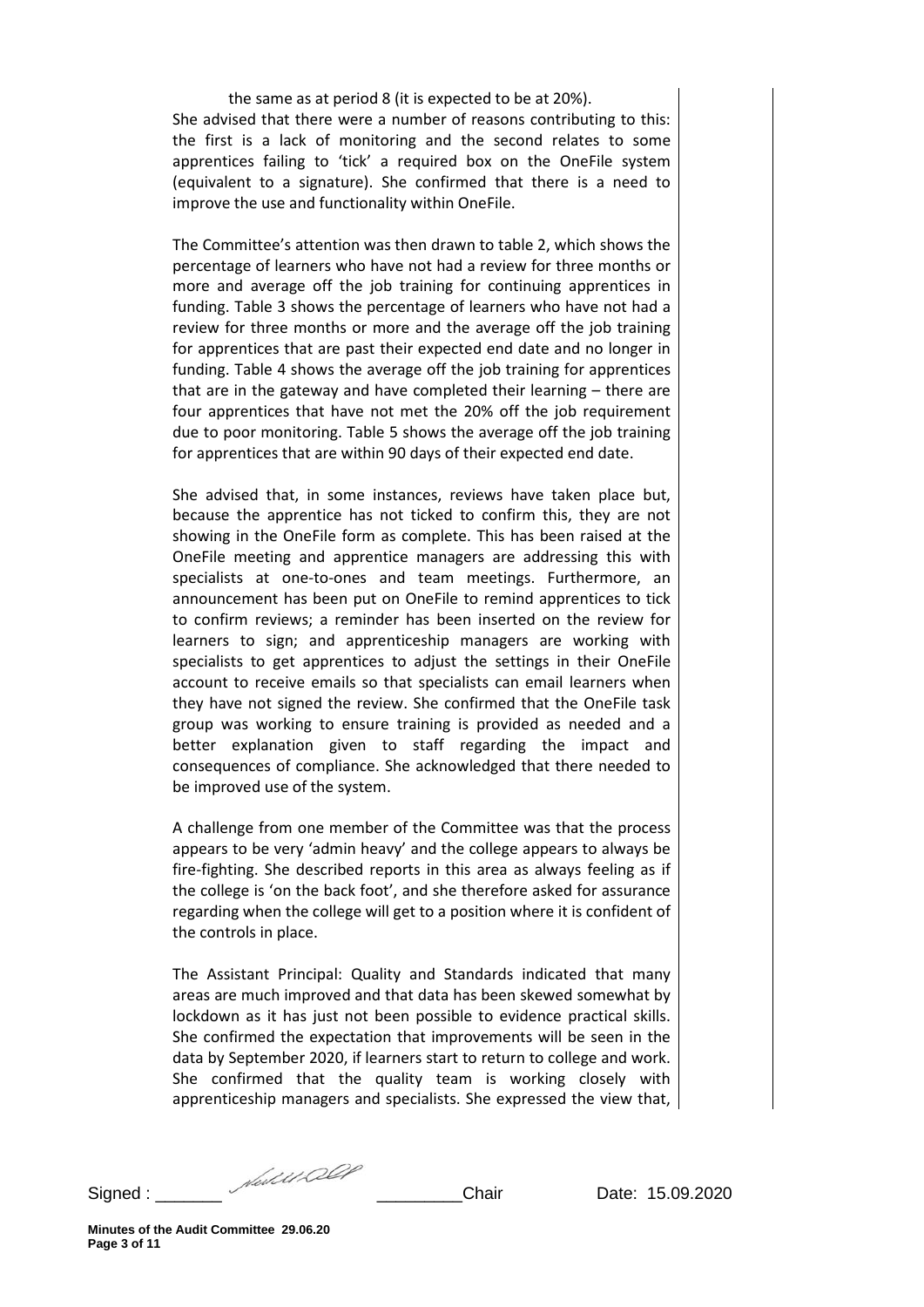|   | in many instances, it is believed that off the job training is taking place<br>and it is a matter of this not being recorded correctly.                                                                                                                                                                                                                                                                                                                                                                                                                                                         |        |          |
|---|-------------------------------------------------------------------------------------------------------------------------------------------------------------------------------------------------------------------------------------------------------------------------------------------------------------------------------------------------------------------------------------------------------------------------------------------------------------------------------------------------------------------------------------------------------------------------------------------------|--------|----------|
|   | The Committee made specific reference to the statistics for business<br>and management and asked why these were so poor. The Assistant<br>Principal: Quality & Standards explained that there were some historic<br>issues in that it has not always been custom and practice to<br>consistently use OneFile, therefore it is now almost impossible to get<br>the data back up to expectations. She confirmed that these learners<br>will finish their apprenticeships between September and December<br>2020 and that, once they leave, they will cease to negatively impact<br>upon the data. |        |          |
|   | Because of continuing concerns, a challenge from the Committee was<br>that the college needs to provide a summary of actions taken, control<br>points, training planned, etc. They asked that this be provided to the<br>next meeting of the Standards Committee so that greater assurance<br>could be given. They asked that the Standards Committee be provided<br>with a progress update and a deeper analysis broken down by<br>individual curriculum areas.                                                                                                                                | AP Q&S | 04.09.20 |
|   | The Committee indicated that it may be useful to extract out of the<br>report the historic issues, e.g. those areas where the college has<br>decided not to offer again (post February 2019). They indicated that it<br>would be helpful to exclude this information or show it separately, so<br>that the real focus can be on the learners who are core to the existing<br>and future strategy.                                                                                                                                                                                               |        |          |
|   | The Committee expressed the view that, in terms of process, it is<br>critical that everyone uses the system correctly the first time around, to<br>avoid the significant time required to backtrack. The Assistant Principal:<br>Quality & Standards provided assurance that the team do know where<br>all the issues and glitches are and are working hard to address. The<br>Committee agreed that this issue would be referred back to the<br>Standards Committee and that the full Board would then seek<br>assurance regarding the improvements required.                                  |        |          |
|   | AGREED: to note the content of the update provided.                                                                                                                                                                                                                                                                                                                                                                                                                                                                                                                                             |        |          |
|   | (Diane Booth left the meeting at 5.35pm)                                                                                                                                                                                                                                                                                                                                                                                                                                                                                                                                                        |        |          |
| 6 | <b>INTERNAL AUDIT</b>                                                                                                                                                                                                                                                                                                                                                                                                                                                                                                                                                                           |        |          |
|   | Internal auditors confirmed that the two reports circulated earlier in<br>the day were in relation to core financial controls and risk<br>management. He confirmed that both provided adequate assurance<br>and gave positive opinions. He confirmed that there were no high risk<br>matters identified and that, in the main, recommendations were tips in<br>terms of best practice. He confirmed that management have accepted                                                                                                                                                               |        |          |
|   |                                                                                                                                                                                                                                                                                                                                                                                                                                                                                                                                                                                                 |        |          |

Signed : \_\_\_\_\_\_\_ \_\_\_\_\_\_\_\_\_Chair Date: 15.09.2020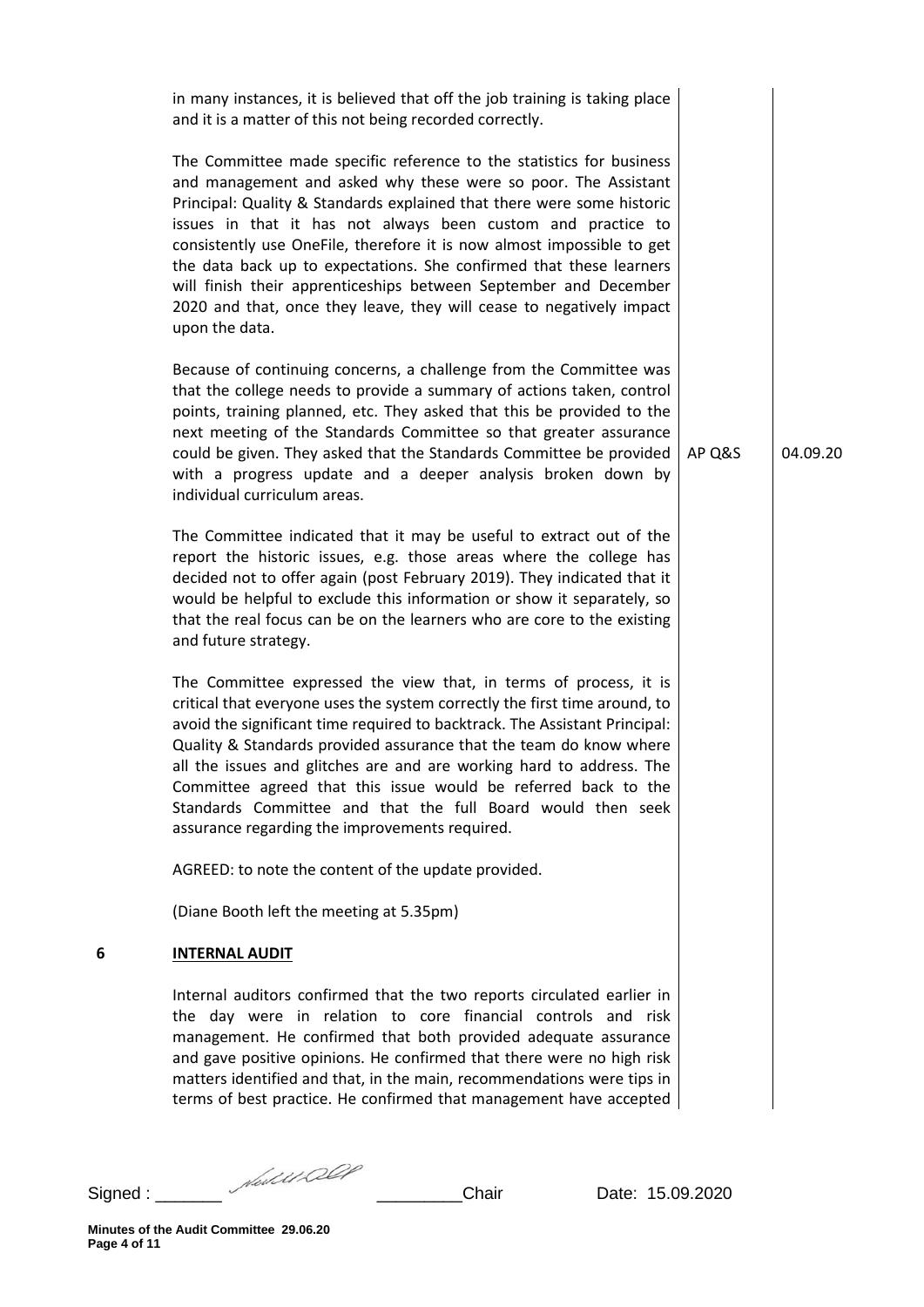| all of the recommendations and will now take the steps needed to<br>progress. In terms of the risk register, he advised that some challenges<br>were made in terms of the scoring and calculation of points in some<br>areas; however, there was nothing of significance. He confirmed that<br>the governor response to the survey issued was positive and that no<br>issues have emerged from this.                                                                                                                                                                                                                                                                                             |                      |          |
|--------------------------------------------------------------------------------------------------------------------------------------------------------------------------------------------------------------------------------------------------------------------------------------------------------------------------------------------------------------------------------------------------------------------------------------------------------------------------------------------------------------------------------------------------------------------------------------------------------------------------------------------------------------------------------------------------|----------------------|----------|
| The Committee, on the basis that they had not had sufficient time to<br>review these reports in advance of the meeting, agreed to defer<br>detailed discussions to the next meeting.                                                                                                                                                                                                                                                                                                                                                                                                                                                                                                             | Internal<br>auditors | 15.09.20 |
| In relation to the other outstanding audits, the Committee were<br>advised:<br>Employer engagement $-$ the expectation is that the scope will<br>$\bullet$<br>be finalised this week.<br>Curriculum planning - a date has now been agreed for<br>٠<br>fieldwork and this will commence in a few weeks.<br>Learner records $-$ the proposal is to defer this until the next<br>٠<br>academic year as it really does require auditors to be on site to<br>undertake testing in this area.<br>The Finance Director advised that one further piece of audit work is                                                                                                                                  |                      |          |
| underway and this is relation to subcontract certification; the<br>submission deadline date to the ESFA for this is 31 <sup>st</sup> July 2020.                                                                                                                                                                                                                                                                                                                                                                                                                                                                                                                                                  |                      |          |
| One member of the Committee made reference to section 7.3 on page<br>1 of one of the reports, where it implies that risk management<br>processes are immature and not devolved. Internal auditors confirmed<br>that this is addressed in the risk management review, with<br>recommendations made that have been accepted. The Finance Director<br>indicated that the college accepts that there needs to be greater risk<br>ownership at a departmental level. This will then flow up into the<br>strategic register, rather than the strategic register being created by<br>the executive. A challenge from the Committee was to ensure that the<br>right risk management culture is in place. |                      |          |
| The Finance Director confirmed that members of the executive team<br>do bring feedback from their teams into discussions, but it was<br>acknowledged that more could be done. It was confirmed that each<br>curriculum team will now be asked to identify their top three risks so<br>that these can influence future developments; it is anticipated that<br>some of the risks will be common to a number of areas. The Finance<br>Director accepted that, to date, risk has been a focus for the executive,<br>however, there is now the plan to devolve.                                                                                                                                      |                      |          |
| It was agreed that the Committee would have more detailed<br>discussions on this at the next meeting, as they felt that there were<br>some really useful suggestions made within the internal audit report. A<br>challenge from the Committee was that the time is now right to look to                                                                                                                                                                                                                                                                                                                                                                                                          |                      |          |

Signed : \_\_\_\_\_\_\_ \_\_\_\_\_\_\_\_\_Chair Date: 15.09.2020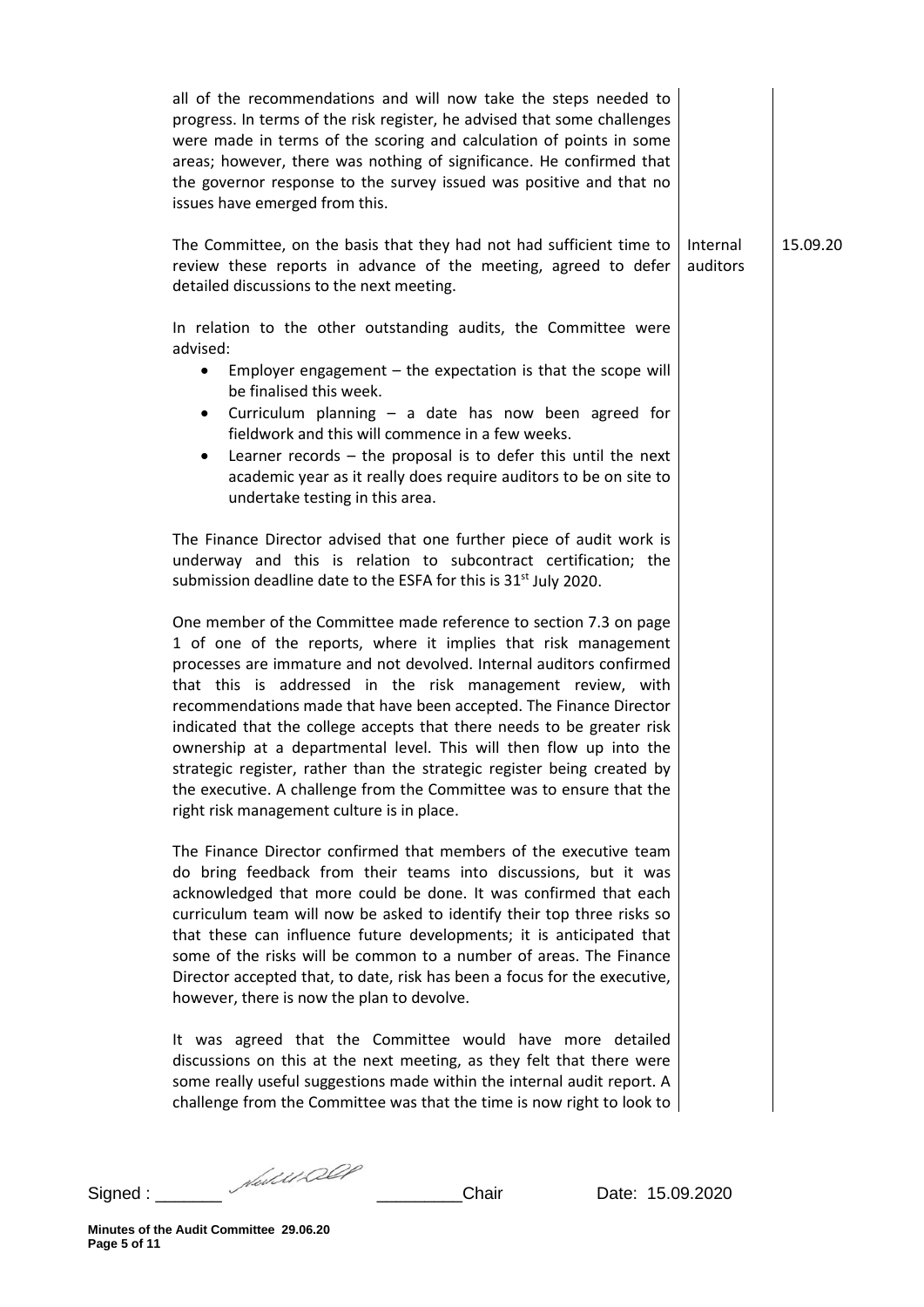devolve risk without it being an excessive burden on staff. All agreed that the audit work undertaken had acted as a useful prompt. Internal auditors expressed the view that there were some really good points in terms of the arrangements that already exist at the college. The college has been on a positive journey and it was acknowledged that this has been an evolutionary process over the last eighteen months.

AGREED: to note the content of the update provided.

## **7 COMPOSITE COLLEGE RECOMMENDATIONS REPORT**

The Finance Director drew the Committee's attention to his written report. He confirmed that there was some follow-up needed in terms of learner numbers and that the college had been in dialogue with internal auditors regarding the best time to complete this. As previously noted, an off-site audit of this area is not ideal; also. the end of year processes this year are going to be different given the impact of COVID-19 (e.g. AEB reconcilliation). All concerned feel that this is an audit that would be best done face-to-face and, as a consequence, this will impact upon progress being made on the actions previously agreed. The proposal is to look at 20/21 data early and then pick up and address any issues identified.

In terms of the recommendations included within appendix B, these will be picked up by external auditors in the autumn term review.

AGREED: to note the content of the update provided.

#### **8 EXTERNAL AUDIT 2019/20 PLANNING MEMORANDUM**

Mazars introduced this item and confirmed that, in the main, the audit will be looking at a number of areas which are common to the sector. Key matters brought to the Committee's attention were:

- Page 4 there will be more scrutiny in relation to going concern
- Page  $7$  the regularity audit there is a challenge for the sector in terms of OfS and HEFCE regulation; however, this is more an issue for auditors rather than the college. The ESFA is expected to issue more guidance to the sector shortly and the feeling is that the ESFA is expecting to see more regularity issues this year when compared with prior years.
- Page  $8$  sets out the timetable for the audit. No blanket change to the 31<sup>st</sup> December submission deadline is expected. However, enquiries regarding going concern are likely to take a little longer to finalise in terms of the assurance available and/or requires (specifically, how colleges will be able to give this assurance to auditors). David Hoose confirmed that Mazars have been completing remote audits for the last 16 weeks and this is going well, and the expectation is to

Signed : \_\_\_\_\_\_\_ \_\_\_\_\_\_\_\_\_Chair Date: 15.09.2020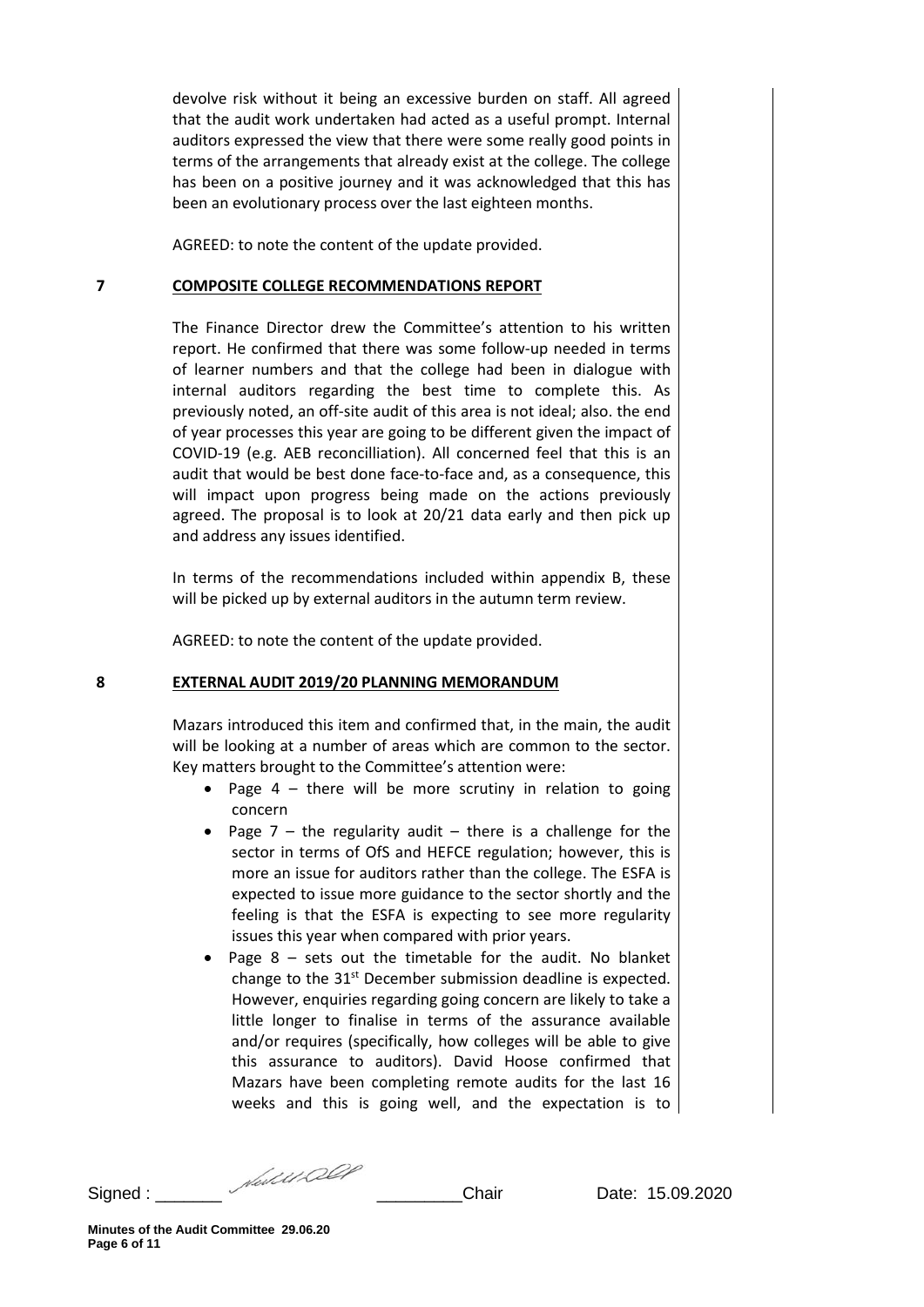|   | complete a mix of remote and on-site activity.<br>Page 9, section 4 - this needs to be looked at through a 'COVID-<br>19 lens'<br>Page $12$ – this details the other matters to be discussed and<br>includes HE changes<br>Page 13 - details fees. It has been agreed that a separate fee<br>for the BKSB audit will be charged given the changing nature of<br>the college/company relationship.<br>Page 19 - the Audit Code of Practice has still not been issued<br>for this year; however, significant changes are not expected.<br>He confirmed that he would provide a note to the Committee<br>highlighting any changes made. | External<br><b>Auditors</b> |          |
|---|--------------------------------------------------------------------------------------------------------------------------------------------------------------------------------------------------------------------------------------------------------------------------------------------------------------------------------------------------------------------------------------------------------------------------------------------------------------------------------------------------------------------------------------------------------------------------------------------------------------------------------------|-----------------------------|----------|
|   | A challenge from one member of the Committee was that there was<br>not much detail included regarding audit 'emphasis'. It was explained<br>that this is usual for college audits and that the areas covered broadly<br>align with the summary of key risks set out in section 4.                                                                                                                                                                                                                                                                                                                                                    |                             |          |
|   | The Finance Director indicated that there may have been some historic<br>overvaluation regarding some items on the fixed asset register and<br>that, if this is the case, it will be picked up as part of the audit. He<br>indicated that auditors were also, at the request of the college, looking<br>at the accounting treatment in relation to the BKSB pension liability.                                                                                                                                                                                                                                                       |                             |          |
|   | The Committee asked what the process was in terms of the fee<br>variation proposed. The Finance Director indicated that the additional<br>cost will be charged to BKSB; therefore it was agreed that approval of<br>the expenditure of £5k would be presented to the next meeting of the<br>BKSB Board of Directors. The Committee were happy to note the<br>variation proposed and all agreed that they understood the reasons for<br>it.                                                                                                                                                                                           | Finance<br>Director         | 13.08.20 |
|   | The Committee asked whether there was any policy in place in relation<br>to non-audit fee values and the process for approval. The Finance<br>Director confirmed that all of the items proposed are audit items, save<br>for any tax work required. External auditors indicated that the fallback<br>position would be the ethical standards in place for auditors.                                                                                                                                                                                                                                                                  |                             |          |
|   | AGREED: to approve the external audit planning memorandum<br>2019/20 as presented.                                                                                                                                                                                                                                                                                                                                                                                                                                                                                                                                                   |                             |          |
| 9 | <b>RISK MANAGEMENT</b>                                                                                                                                                                                                                                                                                                                                                                                                                                                                                                                                                                                                               |                             |          |
|   | The Finance Director introduced this item and drew the Committee's<br>attention to the risk register and, in particular, the movements<br>highlighted by the arrows. Key matters discussed were:<br>COVID-19 $-$ the financial risk in relation to this has been<br>lowered. The college intends to defer some 19/20 income in<br>relation to apprenticeship provision as there are some                                                                                                                                                                                                                                             |                             |          |
|   |                                                                                                                                                                                                                                                                                                                                                                                                                                                                                                                                                                                                                                      |                             |          |

Signed : \_\_\_\_\_\_\_ \_\_\_\_\_\_\_\_\_Chair Date: 15.09.2020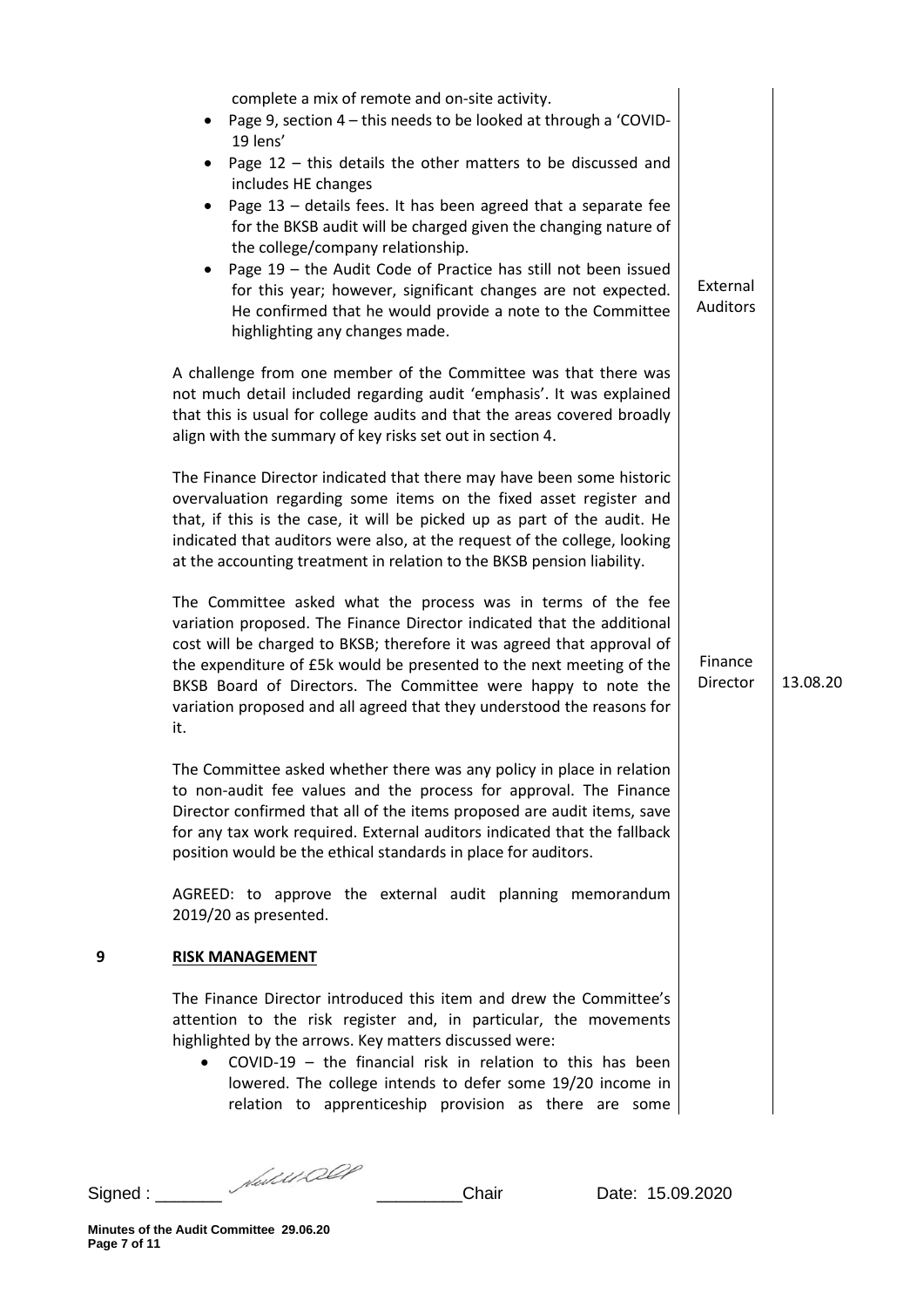apprentices who are not completing as quickly as usual; however, the income is still coming in. It is known that there will be lots of catch-up activity required; therefore, funds will be required in 20/21 to cover the period that it takes to get to end point assessments and to gateway. Financial estimate in relation to this is between £500k and £750k, and it was explained that it is important to ensure that the college does not have a situation of unfunded activity in 20/21.

In reviewing the register, the Committee made the observation that there were five or six lines where the arrows have gone up to reflect increasing risks; therefore, they asked that the Finance & Estates Committee review risks 5, 6 and 11 and the Standards Committee review risks 32 and 2. They acknowledged that COVID-19, in all areas, is a Board issue rather than a matter to be specifically reviewed by any one committee.

The Finance Director confirmed that the risk register improvement suggestions made by internal auditors will be incorporated ready for the next meeting, these include more clarity regarding actions, dates, owners etc.

AGREED: to note the content of the update provided.

### COVID-19 re-opening risk assessments

One member of the Committee confirmed that she is now the link governor for health and safety and can therefore provide assurance that these risk assessments are continually evolving and improving. The Health and Safety Committee is reasonably assured regarding the arrangements, however one improvement could be made in terms of the version control of documents. She described the assessments as evolving quite significantly over time.

All agreed that completing these risk assessments has been an excellent piece of work; therefore, they commended the Director: IT, Estates & Learning Resources and his team for all their hard work. The Principal confirmed that these are being lived for real in the college and they are delivering what was required in terms of the safety needed.

The Finance Director noted that there was an outstanding action to review the risk management strategy, and he explained that the college had needed the internal audit report, which was now available, so that any recommendations could be incorporated. He confirmed that an update to the strategy would be presented to the next meeting of the Committee for review.

The Committee discussed whether there was a requirement or a benefit in having an annual report provided. The Clerk confirmed that

FD 15.09.20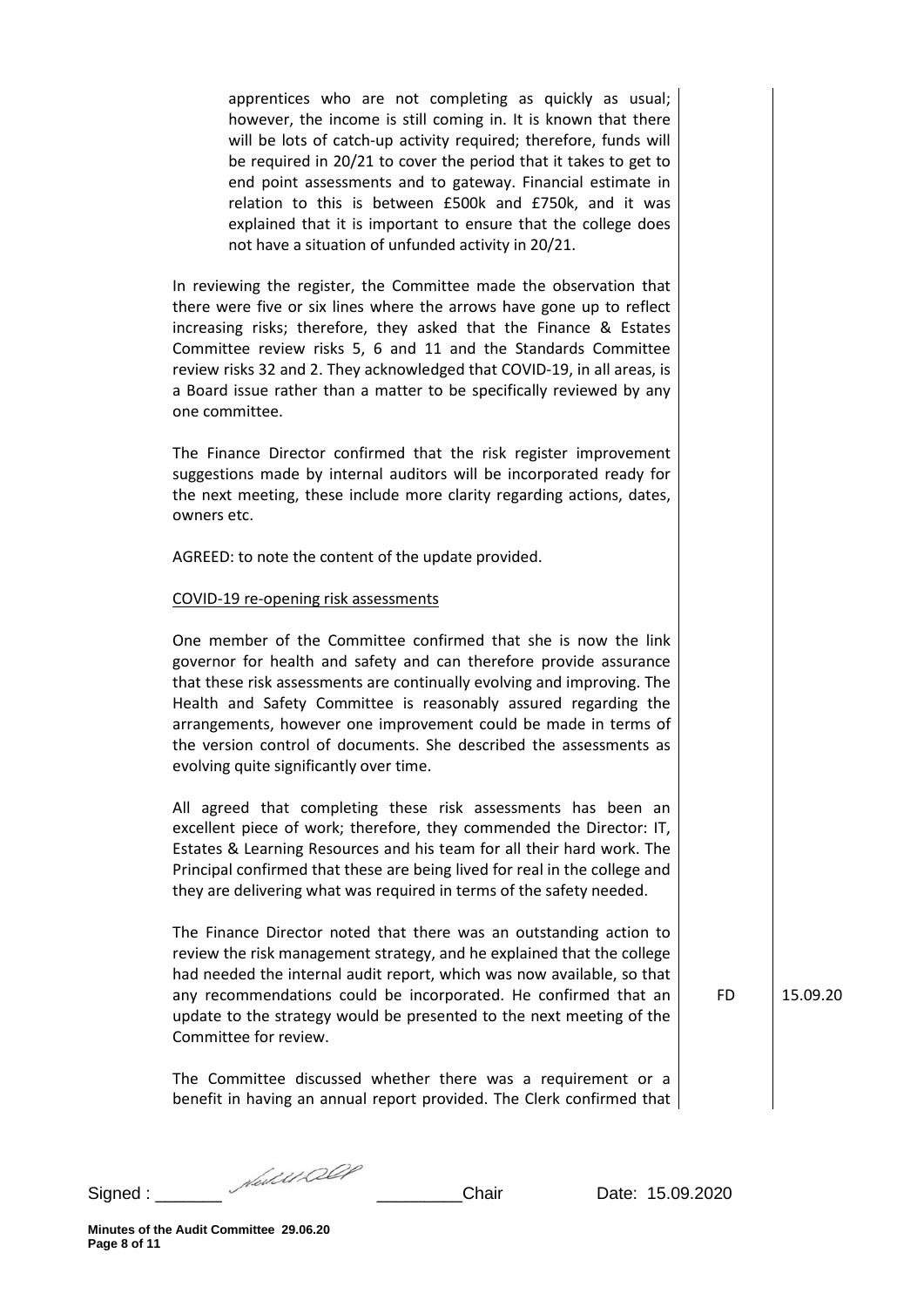she would provide some historic examples of an annual report completed in prior years and then the FD/Committee could take a view on purpose and benefit.

AGREED: to note the content of the update provided.

# **10 REGISTERS, ATTENDANCE AND RECORDING – 2019/20 END OF YEAR REPORT**

The Finance Director provided a verbal update and indicated that the college does not yet have the end of year position and that, in any event, this year would be slightly skewed because of COVID-19 (i.e. recording of engagement rather than attendance after March 2020). He confirmed that some engagement rates were better than others in a number of curriculum areas.

The Committee discussed whether this was the right forum for debate and they questioned whether it is a matter that the Standards Committee would review in any event. It was noted that, previously, there has been a process issue regarding compliance, which is why this has historically been considered by this committee. In terms of the risk register, the Committee felt that there was no indication that compliance and process remain an issue; therefore, they did not feel that an annual report was required, save for the executive team advising them differently.

AGREED: to note the content of the update provided.

An observation and challenge from the Committee was that there were far too many items scheduled on this agenda for verbal updates. They indicated that this did not allow them a clear line of sight in terms of what would be discussed or asked of them at the meeting; therefore, they agreed that verbal updates would not be provided in the next academic year.

# Policies and procedures

The Committee discussed the schedule presented and agreed that they would only be interested in policies that require specific consideration by this Committee, e.g. whistleblowing, fraud, etc., and also assurance regarding the process of review. They indicated that, in future reports, they would wish to be informed of any issues that increase the risk to the college in terms of policies and procedures.

AGREED: to note the content of the update provided.

# **11 EXCEPTIONS REPORT**

The Finance Director confirmed that there was nothing to bring to the

Signed : \_\_\_\_\_\_\_ \_\_\_\_\_\_\_\_\_Chair Date: 15.09.2020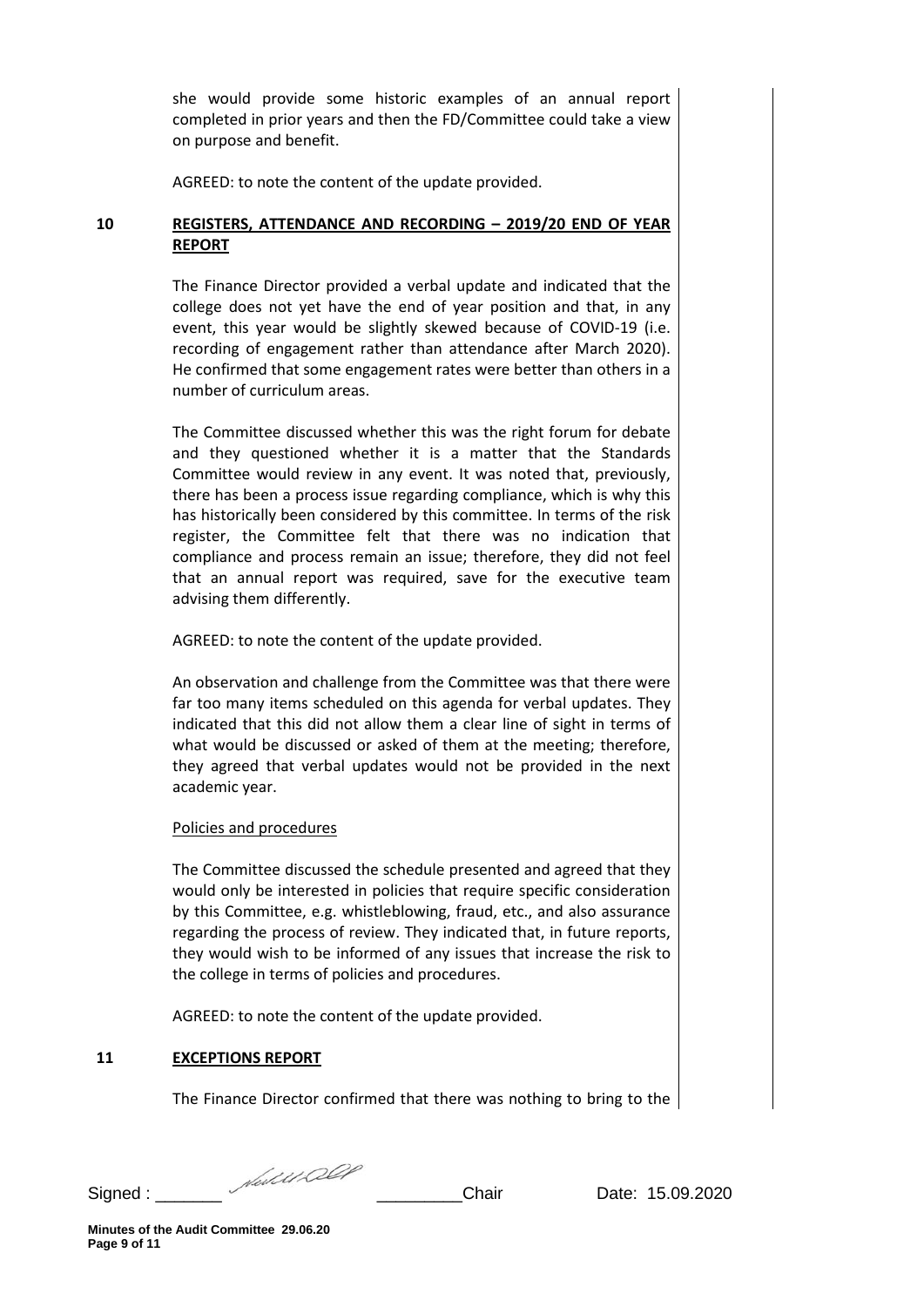Committee's attention.

## **12 AUDIT SERVICE SECTOR UPDATE**

It was agreed that there was no further discussion required and it was acknowledged that external auditors had provided a lot of sector information in their audit planning memorandum.

## **13 COMMITTEE REVIEW**

The Clerk presented this item and a number of matters were considered:

# 1) Terms of Reference

The Committee asked whether the Board annually reviews membership and the Clerk confirmed that this is done at the July meeting each year, ready for the next academic year. The Committee were happy that the terms of reference presented remained fit for purpose and they were happy to recommend that they roll forward into 20/21 unchanged.

# 2) Self-Assessment 2019/20

The Committee acknowledged that, at this time in the prior year, they had identified the need to recruit an additional member with audit/finance skills and that Clive Pitt had joined the Committee, which had made membership four instead of three. An observation made by one member was that four seems quite small and it was noted that, in the terms of reference, it says that membership can be up to six. Following discussion, it was agreed that there was no compelling reason to increase the number of committee members; however, an invite would be issued to governors to see whether anyone was willing to volunteer to make this commitment.

The Principal expressed the view that the Workforce Development Committee probably would benefit most from the extra commitment required by governors, if they are able to give more time, as there is only one governor who sits on WDC. The Committee in general felt that they were happy with the size currently in place, however, they would be happy for any other governor to join if they wanted to for personal development. It was also acknowledged that a Committee co-optee could be sourced and it was felt that this may be of benefit if an individual can be identified who has an FE specific background and knows FE risks. The Committee felt that this was also an opportune way of succession planning.

3) Membership 20/21

Signed : \_\_\_\_\_\_\_ \_\_\_\_\_\_\_\_\_Chair Date: 15.09.2020

**Minutes of the Audit Committee 29.06.20 Page 10 of 11**